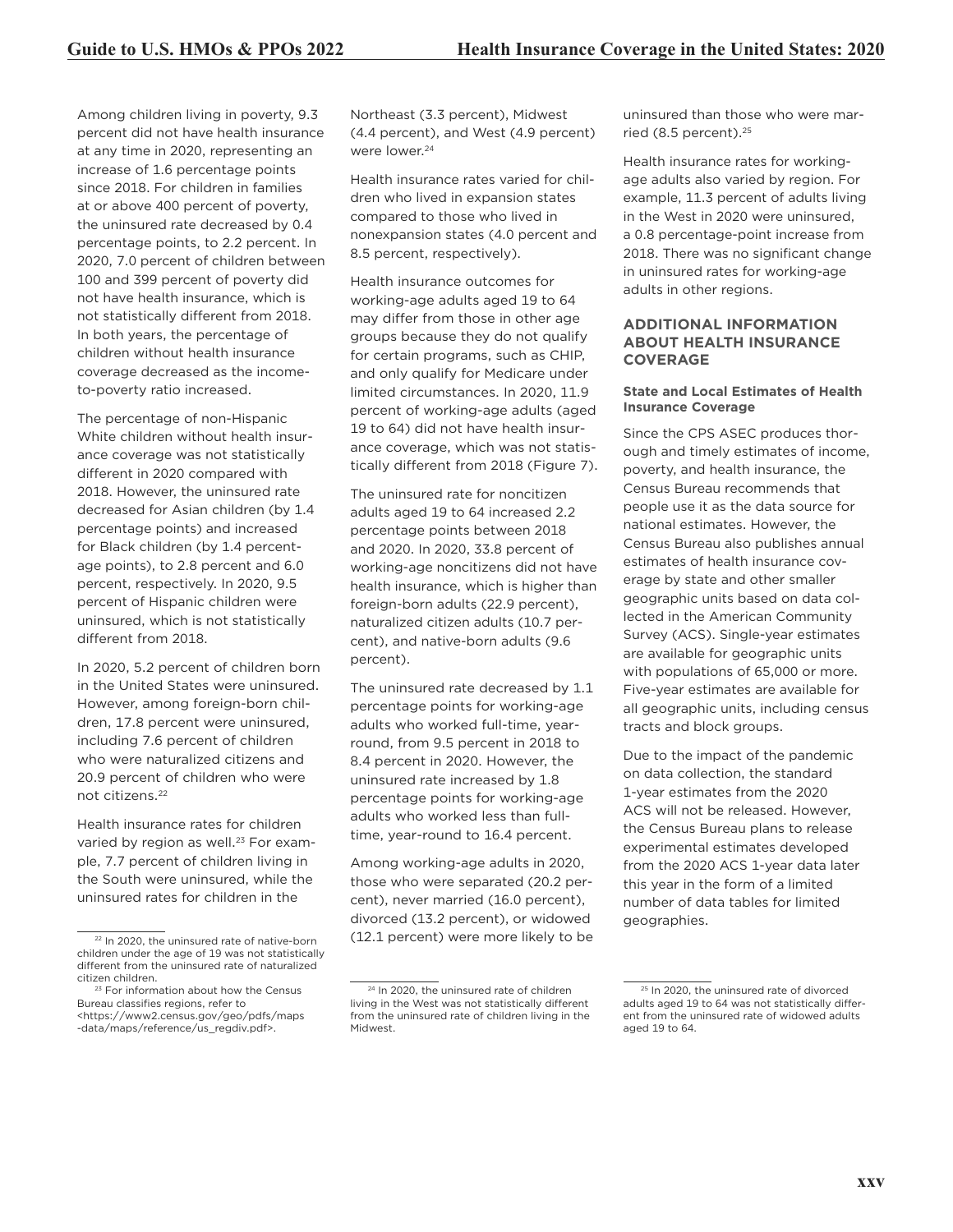

**Figure 6. Percentages of adults aged 18–64 who were uninsured or had public or private coverage at the time of interview, by state Medicaid expansion status: United States, 2020**

NOTES: Persons were defined as uninsured if they did not have any private health insurance, Medicare, Medicaid, Children's Health Insurance Program (CHIP), state-sponsored or other government plan, or military plan. Persons were also defined as uninsured if they had only Indian Health Service coverage or had only a private plan that paid for one type of service, such as accidents or dental care. Public coverage includes Medicaid, CHIP, state-sponsored or other government-sponsored health plan, Medicare, and military plans. Private coverage includes any comprehensive private insurance plan (including health maintenance and preferred provider organizations). These plans include those obtained through an employer, purchased directly, purchased through local or community programs, or purchased through the Health Insurance Marketplace or a state-based exchange. Private coverage excludes plans that pay for only one type of service, such as accidents or dental care. A small number of persons were covered by both public and private plans and were included in both categories. Data are based on household interviews of a sample of the civilian noninstitutionalized population. SOURCE: National Center for Health Statistics, National Health Interview Survey, 2020.

- In 2020, among adults aged 18–64, those living in non-Medicaid expansion states (20.8%) were more than twice as likely as those living in Medicaid expansion states (10.2%) to be uninsured (Figure 6).
- Adults aged 18-64 who live in non-Medicaid expansion states (16.7%) were less likely than those living in Medicaid expansion states (22.5%) to have public coverage.
- z Adults aged 18–64 who live in non-Medicaid expansion states (64.3%) were less likely than those living in Medicaid expansion states (69.2%) to have private coverage.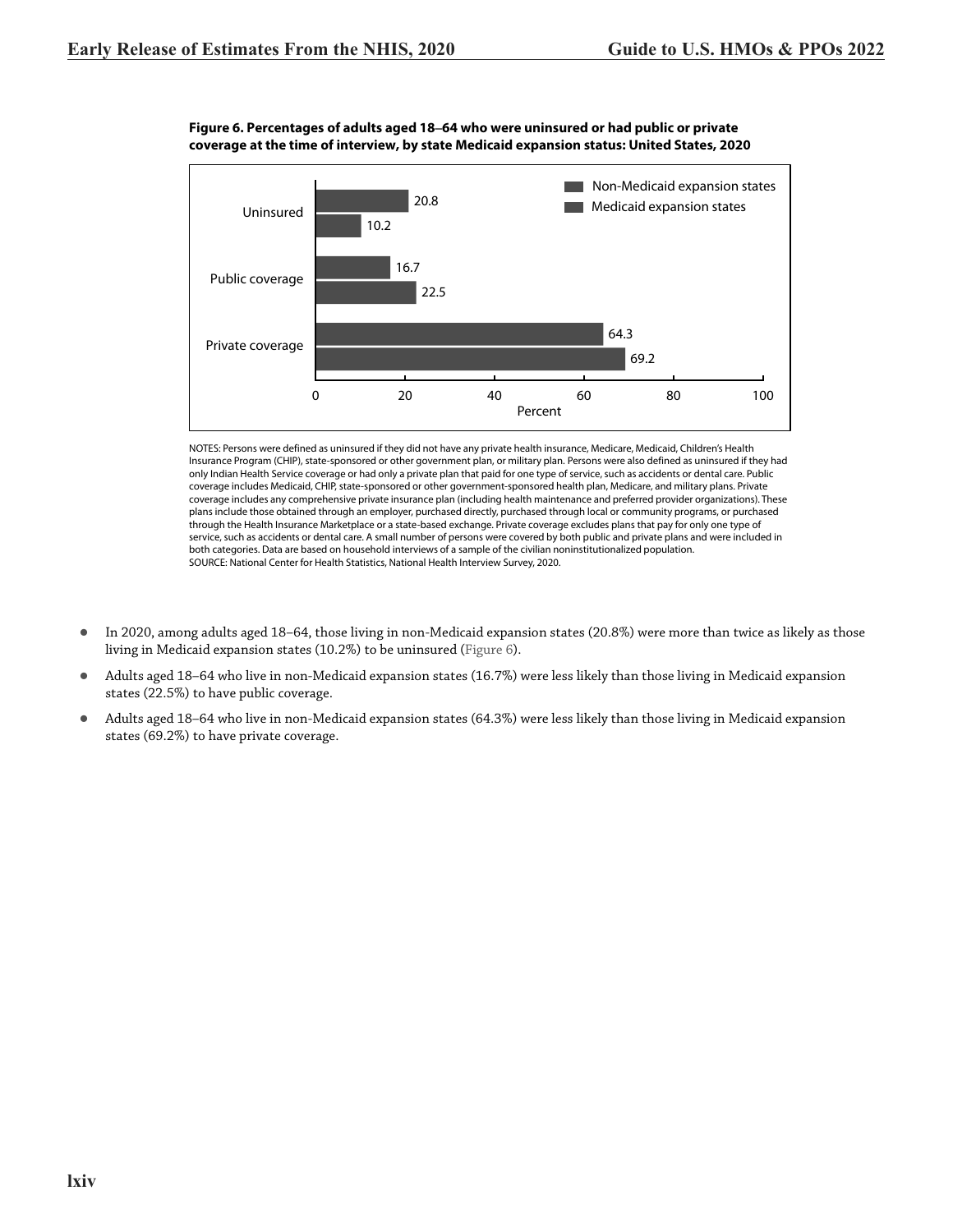**Type of Coverage** Medicare

#### **Geographic Areas Served** Brevard and Indian River counties

#### **Key Personnel**

| President & CEO Steven P. Johnson |  |
|-----------------------------------|--|
|                                   |  |
|                                   |  |

# **213 Healthchoice**

**1414 Kuhl Avenue Orlando, FL 32806 Toll-Free: 866-500-5048 www.healthchoiceorlando.org Subsidiary of:** Orlando Health **For Profit Organization:** Yes **Year Founded:** 1984 **Number of Affiliated Hospitals:** 9

# **Healthplan and Services Defined**

**PLAN TYPE: PPO**

Plan Specialty: Behavioral Health, Worker's Compensation, UR, Pediatrics

Benefits Offered: Behavioral Health, Disease Management

# **Type of Coverage**

Commercial Catastrophic Illness Benefit: Varies per case

#### **Type of Payment Plans Offered** FFS

**Geographic Areas Served** Central Florida

#### **Peer Review Type**

Utilization Review: Yes Second Surgical Opinion: Yes Case Management: Yes

#### **Publishes and Distributes Report Card:** Yes

#### **Accreditation Certification**

AAAHC TJC Accreditation, Medicare Approved, Utilization Review, Pre-Admission Certification, State Licensure, Quality Assurance Program

#### **Specialty Managed Care Partners**

Enters into Contracts with Regional Business Coalitions: Yes

# **214 HealthNetwork**

**301 Clematis Street Suite 3000 West Palm Beach, FL 33401 Toll-Free: 800-200-9416 healthnetwork.com For Profit Organization:** Yes

#### **Healthplan and Services Defined PLAN TYPE: Multiple** Plan Specialty: Dental, Vision Benefits Offered: Dental, Prescription, Vision, Wellness, Short-term

**Type of Coverage**

Commercial, Individual, Medicare

#### **Key Personnel**

| Chief Executive Officer Jeremy Kayne  |  |
|---------------------------------------|--|
| General Counsel/COO  Erika Sullivan   |  |
|                                       |  |
| Chief Technology Officer  James Beams |  |

#### **215 HealthSun**

**3250 Mary Street Suite 400 Coconut Grove, FL 33133 Phone: 305-234-9292 www.healthsun.com Subsidiary of:** Anthem, Inc. **Year Founded:** 2005 **Number of Affiliated Hospitals:** 19

#### **Healthplan and Services Defined PLAN TYPE: Medicare**

Benefits Offered: Prescription, Transportation Services

**Type of Coverage** Medicare

**Geographic Areas Served** Miami-Dade and Broward counties

#### **Key Personnel** President & CEO. . . . . . . . . . . . . . . . . . . . . . . . Ron Schutzen

# **216 Humana Health Insurance of Florida**

**9965 San Jose Boulevard Suite 12 Jacksonville, FL 32257 Toll-Free: 800-639-1133 Phone: 904-376-1234 Fax: 904-376-1270 www.humana.com Secondary Address:** 7218 West Colonial Drive, Orlando, FL 32818, 407-241-3000 **Subsidiary of:** Humana Inc. **For Profit Organization:** Yes **Year Founded:** 1962

# **Healthplan and Services Defined**

**PLAN TYPE: HMO/PPO** Model Type: IPA Plan Specialty: Dental, Vision Benefits Offered: Dental, Disease Management, Prescription, Vision, Wellness, Life, LTD, STD

#### **Type of Coverage**

Commercial, Individual

#### **Type of Payment Plans Offered** POS

**Geographic Areas Served** Statewide

#### **Subscriber Information**

Average Annual Deductible Per Subscriber: Employee Only (Self): \$0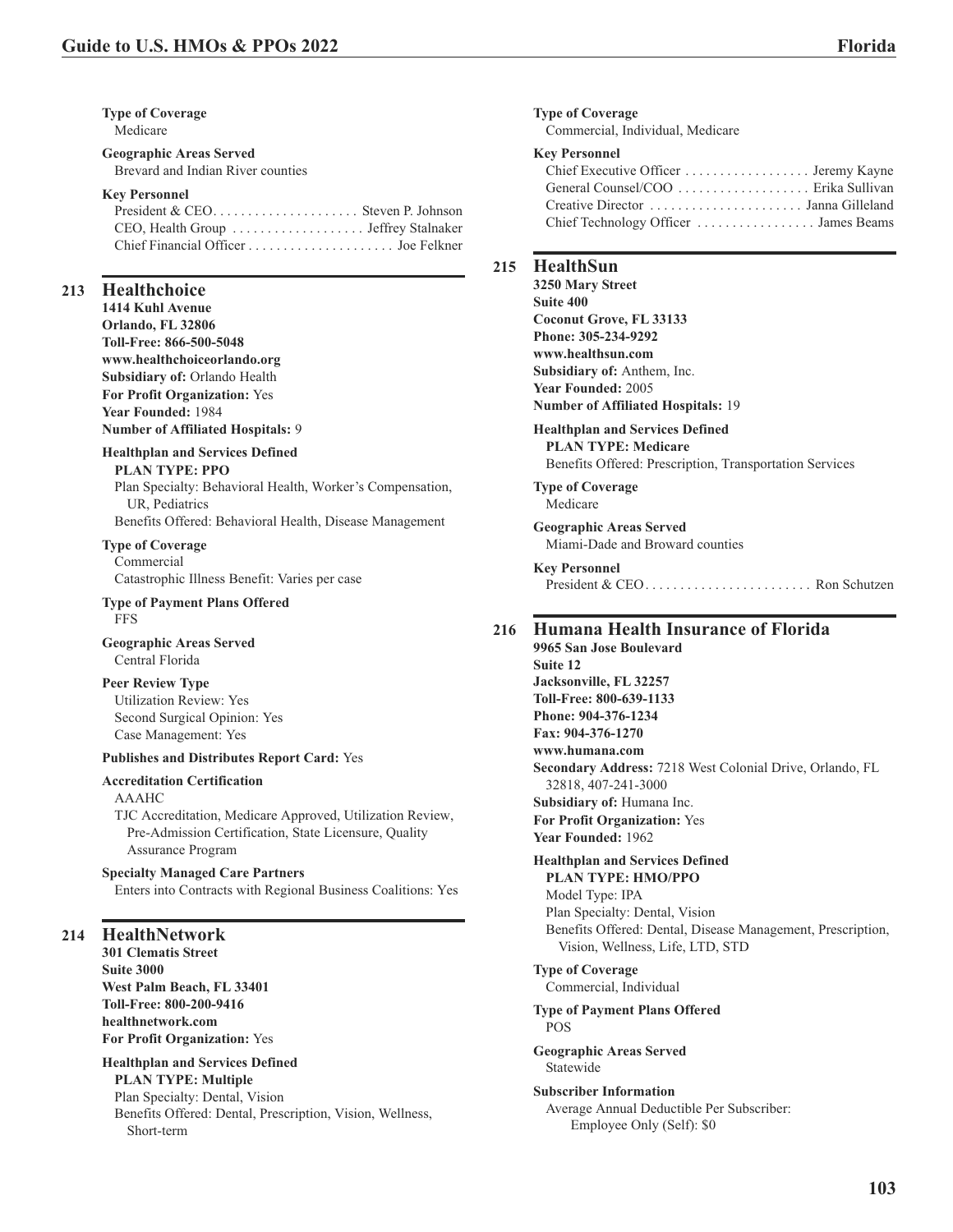Plan Specialty: ASO, Dental, Disease Management, Vision Benefits Offered: Behavioral Health, Chiropractic, Dental, Disease Management, Home Care, Inpatient SNF, Long-Term Care, Physical Therapy, Prescription, Transplant, Vision, Wellness, AD&D, Life, STD

#### **Type of Coverage**

Individual, Indemnity, Medicaid Catastrophic Illness Benefit: Unlimited

#### **Type of Payment Plans Offered** POS, DFFS, FFS

#### **Geographic Areas Served**

Bloomington, Columbus, Evansville, Indianapolis and Seymour

**Network Qualifications**

Pre-Admission Certification: Yes

#### **Peer Review Type**

Utilization Review: Yes Case Management: Yes

#### **Publishes and Distributes Report Card:** Yes

#### **Accreditation Certification**

TJC Accreditation, Utilization Review, Pre-Admission Certification, State Licensure

## **Key Personnel**

Chief Executive Officer.................... John Sadtler VP of Medical Management ............... Hoskins Mary

#### **Specialty Managed Care Partners**

Caremark Rx Enters into Contracts with Regional Business Coalitions: Yes

#### **Employer References**

Columbus Regional Hospital, Enkei America, Seymour Memorial Hospital, Seymour Tubing

#### **318 Trinity Health of Indiana**

**Saint Joseph Health System 5215 Holy Cross Parkway Mishawaka, IN 46545 Phone: 574-335-5633 www.trinity-health.org Subsidiary of:** Trinity Health **Non-Profit Organization:** Yes **Year Founded:** 2013 **Total Enrollment:** 30,000,000

#### **Healthplan and Services Defined**

#### **PLAN TYPE: Other**

Benefits Offered: Disease Management, Home Care, Long-Term Care, Psychiatric, Hospice programs, PACE (Program of All Inclusive Care for the Elderly)

#### **Geographic Areas Served** North Central Indiana

#### **Key Personnel**

| Chief Executive Officer  Chad W. Towner    |  |
|--------------------------------------------|--|
|                                            |  |
|                                            |  |
| Chief Nursing Officer Loretta Schmidt      |  |
| Chief Medical Officer  Genevieve Lankowicz |  |

#### **319 UnitedHealthcare Community Plan Indiana**

**UnitedHealthcare Customer Service P.O. Box 30769 Salt Lake City, UT 84130-0769 Toll-Free: 888-545-5205 www.uhccommunityplan.com/in Subsidiary of:** UnitedHealth Group **For Profit Organization:** Yes

#### **Healthplan and Services Defined**

**PLAN TYPE: Medicare** Other Type: Medicaid Model Type: Network Benefits Offered: Prescription, Hospitals, Doctors

# **Type of Coverage**

Medicare, Medicaid

# **Geographic Areas Served**

Adams, Allen, Brown, DeKalb, Elkhart, Grant, Hancock, Hendricks, Henry, Huntington, Jay, Johnson, Kosciusko, La Porte, Lagrange, Lake, Marion, Monroe, Montgomery, Morgan, Noble, Porter, Posey, St. Joseph, Steuben, Vanderburgh, Warrick, Wells, and Whitley

#### **Key Personnel**

CEO, Health Plan IN................. Charlotte MacBeth charlotte\_macbeth@uhc.com

### **320 UnitedHealthcare of Indiana**

**7440 Woodland Drive Indianapolis, IN 46278 Toll-Free: 800-273-8115 www.uhc.com Subsidiary of:** UnitedHealth Group **For Profit Organization:** Yes **Year Founded:** 1986

#### **Healthplan and Services Defined**

**PLAN TYPE: HMO/PPO** Model Type: Network Plan Specialty: Behavioral Health, Dental, Disease Management, PBM, Vision Benefits Offered: Behavioral Health, Chiropractic, Dental, Disease Management, Home Care, Inpatient SNF, Long-Term Care, Podiatry, Prescription, Psychiatric, Transplant, Vision, Wellness, Life, LTD, STD **Type of Coverage**

Commercial, Individual, Medicare, Supplemental Medicare, Medicaid, Catastrophic, Family, Military, Veterans, Group

#### **Type of Payment Plans Offered** POS

#### **Geographic Areas Served** Statewide

#### **Subscriber Information**

Average Monthly Fee Per Subscriber

- (Employee + Employer Contribution):
	- Employee Only (Self): Varies per plan

Employee & 2 Family Members: Variers per plan Average Annual Deductible Per Subscriber:

Employee Only (Self): Varies per plan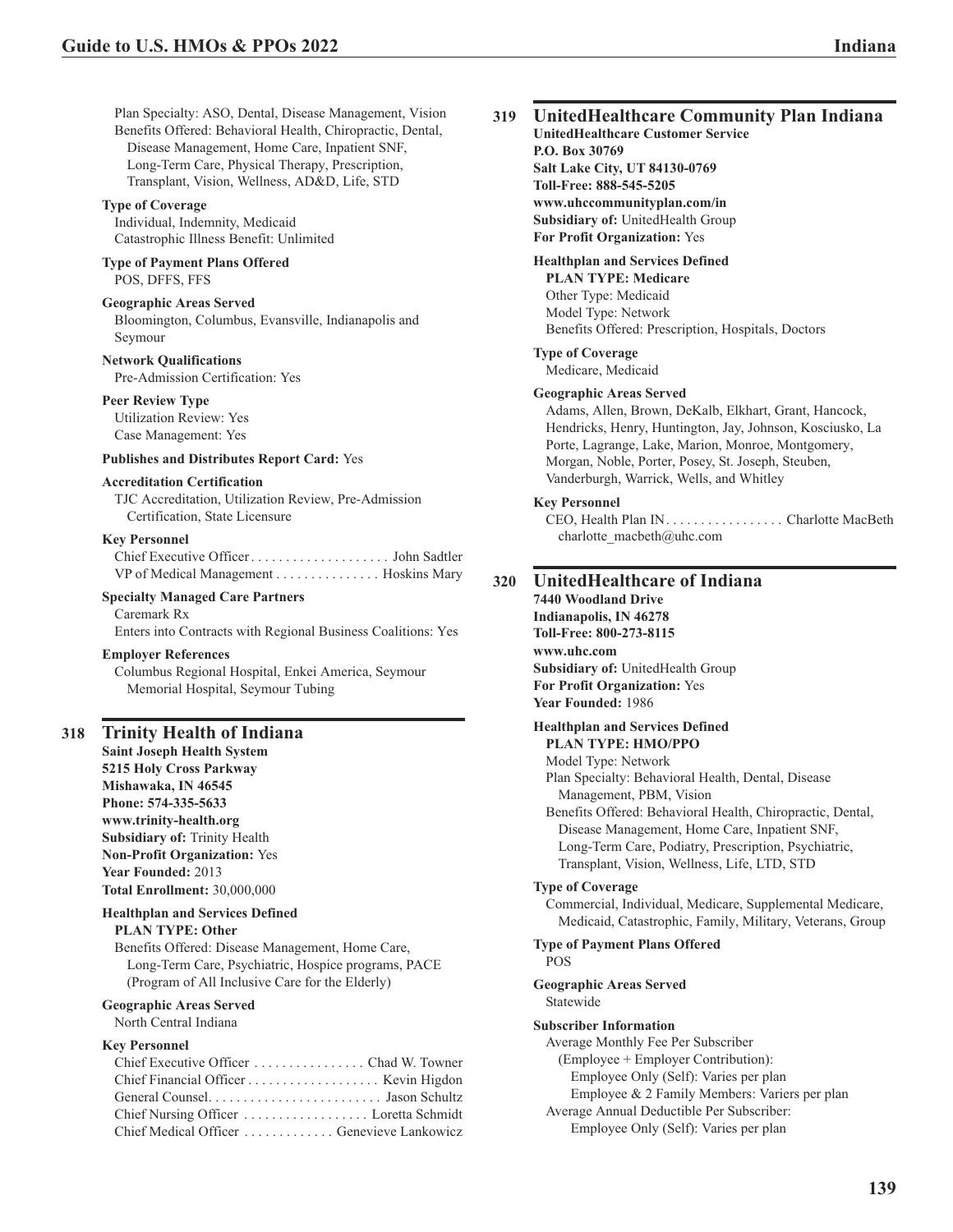# GUIDE TO U. S.EGON US & PPOS

|                                          | <b>All Persons</b> |               |               | Under 19 years |               | Under 65 years |
|------------------------------------------|--------------------|---------------|---------------|----------------|---------------|----------------|
| Category                                 | <b>Number</b>      | $\frac{0}{0}$ | <b>Number</b> | $\frac{0}{0}$  | <b>Number</b> | $\frac{0}{0}$  |
| Total population                         | 4,175(2)           | 100.0(0.0)    | 914(4)        | 100.0(0.0)     | 3,418(4)      | 100.0(0.0)     |
| Covered by some type of health insurance | 3,876(14)          | 92.8(0.3)     | 877(6)        | 95.9(0.6)      | 3,123(14)     | 91.4(0.4)      |
| Covered by private health insurance      | 2,840(26)          | 68.0 $(0.6)$  | 574(13)       | 62.8 $(1.4)$   | 2,396(25)     | 70.1(0.7)      |
| Employer-based                           | 2,298(28)          | 55.0 $(0.7)$  | 518 $(14)$    | 56.6 $(1.5)$   | 2,100(28)     | 61.4 $(0.8)$   |
| Direct purchase                          | 598 (14)           | 14.3 $(0.3)$  | 59 $(6)$      | 6.5(0.6)       | 321(12)       | 9.4(0.4)       |
| <b>TRICARE</b>                           | 86(7)              | 2.1(0.2)      | 13(3)         | 1.4 $(0.3)$    | 47(5)         | 1.4(0.2)       |
| Covered by public health insurance       | 1,606(23)          | 38.5(0.5)     | 344(12)       | 37.6(1.3)      | 874 (22)      | 25.6(0.6)      |
| Medicaid                                 | 874(23)            | 20.9(0.5)     | 340(12)       | 37.2(1.3)      | 787 (22)      | 23.0(0.6)      |
| Medicare                                 | 822(7)             | 19.7(0.2)     | 5(1)          | 0.5(0.1)       | 92(5)         | 2.7(0.2)       |
| VA Care                                  | 121(5)             | 2.9(0.1)      | 2(l)          | 0.2(0.1)       | 53 $(4)$      | 1.5(0.1)       |
| Not covered at any time during the year  | 299(13)            | 7.2(0.3)      | 38(5)         | 4.1 $(0.6)$    | 295(13)       | 8.6(0.4)       |

# **Health Insurance Coverage Status and Type of Coverage by Age**

*Note: Numbers in thousands; Figures cover civilian noninstitutionalized population in 2019; N/A indicates that data was not available; Z represents or rounds to zero; Margin of error appears in parenthesis and is calculated using replicate weights.*

*Source: U.S. Census Bureau, American Community Survey, Table HI-05. Health Insurance Coverage Status and Type of Coverage by State and Age for All People: 2019*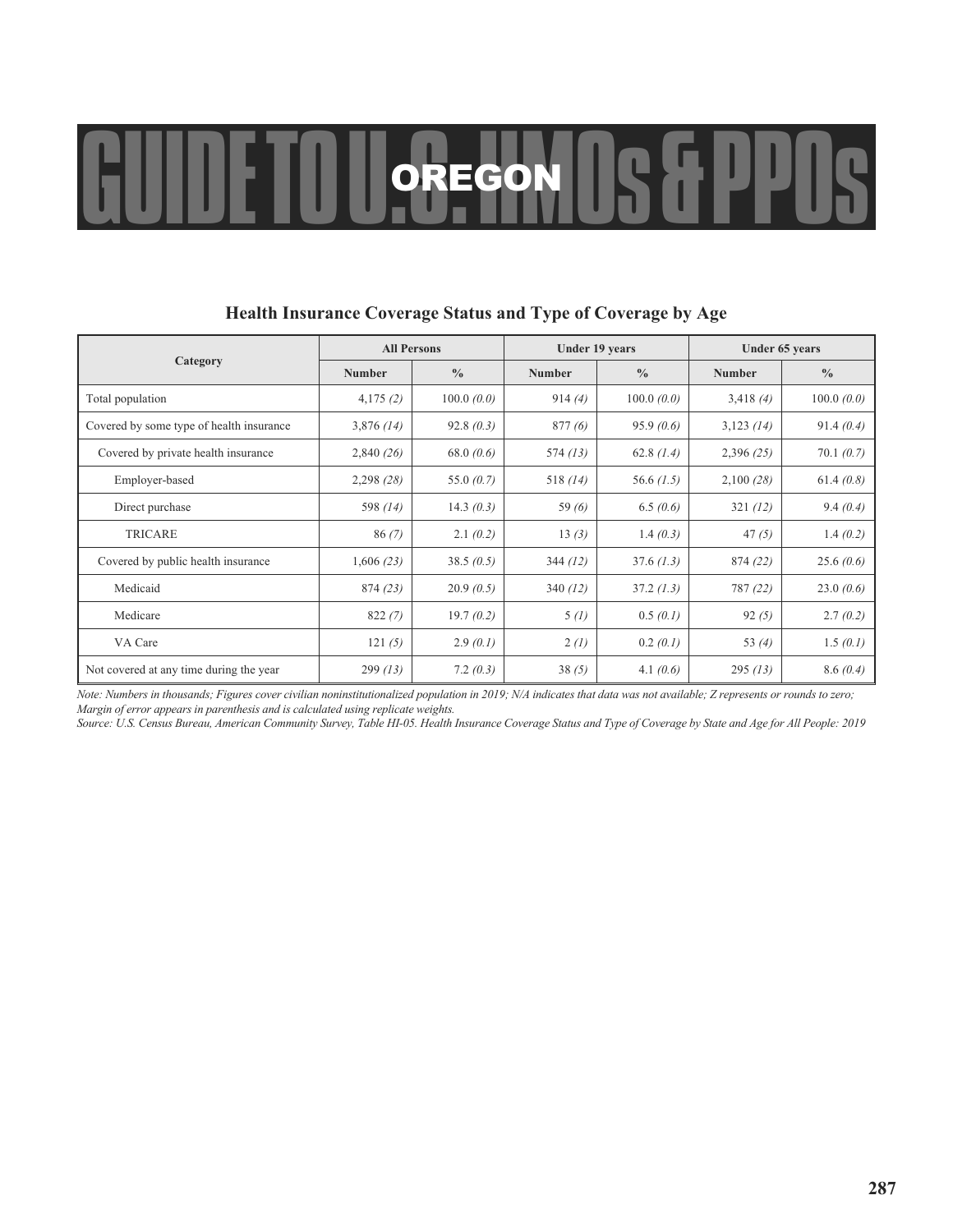**Type of Coverage**

Individual, Medicare, Supplemental Medicare, Medicaid, Catastrophic, Family, Military, Veterans, Group

# **Geographic Areas Served**

Statewide, and West Virgnia

#### **Accreditation Certification** TJC

# **Key Personnel**

CEO, Mid-Atlantic . . . . . . . . . . . . . . . . . . . . . . . Joe Ochipinti